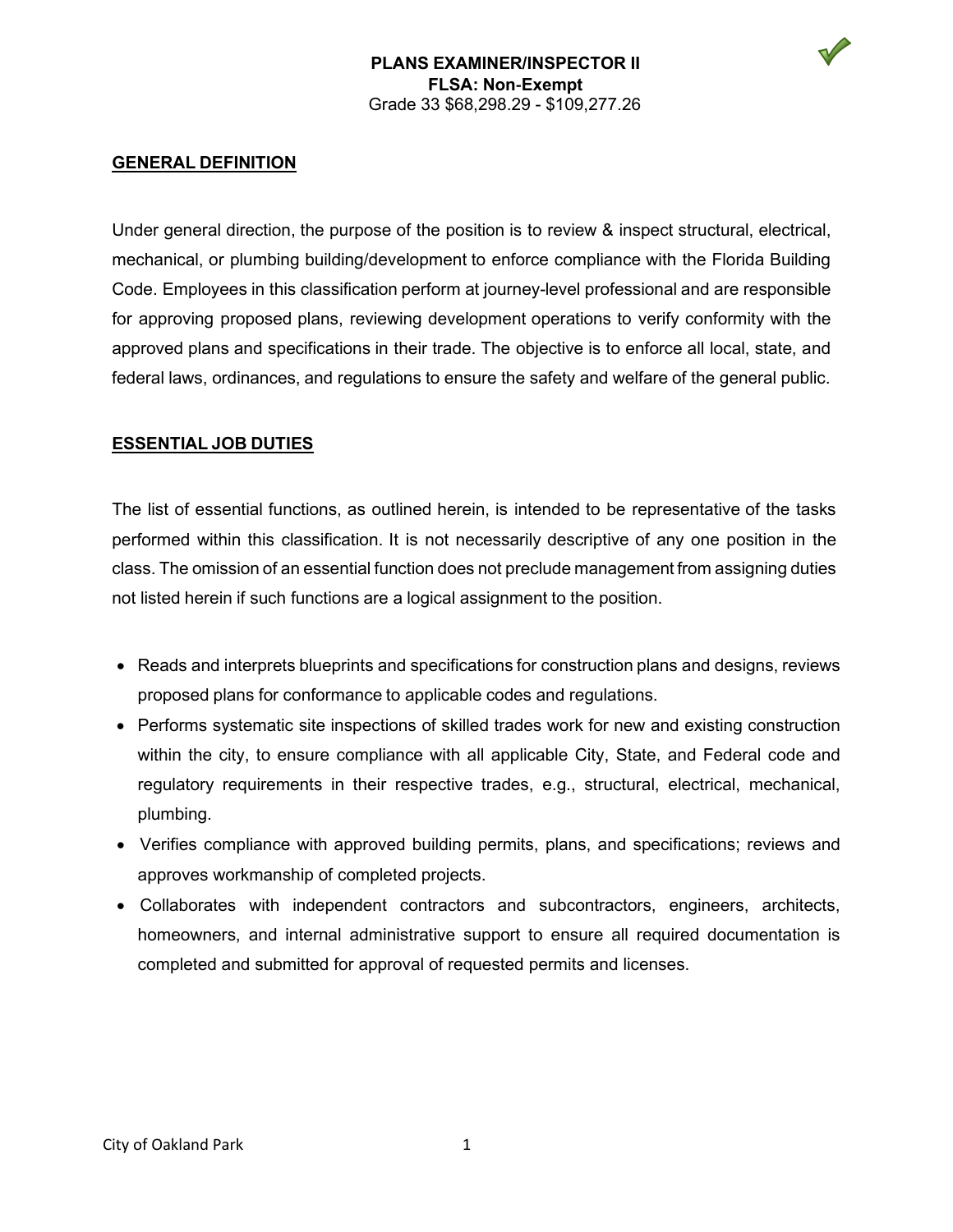### **PLANS EXAMINER/INSPECTOR II FLSA: Non**‐**Exempt** Grade 33 \$68,298.29 - \$109,277.26

- Identifies compliance problems and issues code violations; meets with violators and the general public to explain and interpret city codes and advises violator of expected time frame to correct infraction; performs re‐inspection to determine if corrections have been made to achieve compliance.
- Reviews, maintains and updates all files, documents, records, and reports of inspections activities and findings.
- Communicates with Building Official and Chief Inspector on any problems, code issues, or regulatory requirements that have not been resolved.
- Reviews, maintains and updates all files, documents, records, and reports of inspections activities and findings.
- Maintains current knowledge of trends and regulatory developments for application to functional areas undercharge; attends annual continuing education courses for re‐ certification.
- Provides assistance and support to technical level Inspectors with moderately complex issues.
- As needed, responds to after-hours emergency situations and evaluates life and safety hazards relating to public or private structures.
- Acts as Building Official in the absence of the designated Building Official.
- Performs Flood Plain Management duties as required.
- Assists with monitoring departmental workflows to ensure that plans are proceeding expeditiously through the division.
- Assists the Building Official and Chief Structural Inspector with the management of the division as required by them.
- Serve as a Division liaison for the implementation of new software and other information technology upgrades.

# **KNOWLEDGE, SKILLS & ABILITIES**

• Skill in the review and interpretation of construction project plans, and the technical interpretation of applicable construction codes and regulatory standards.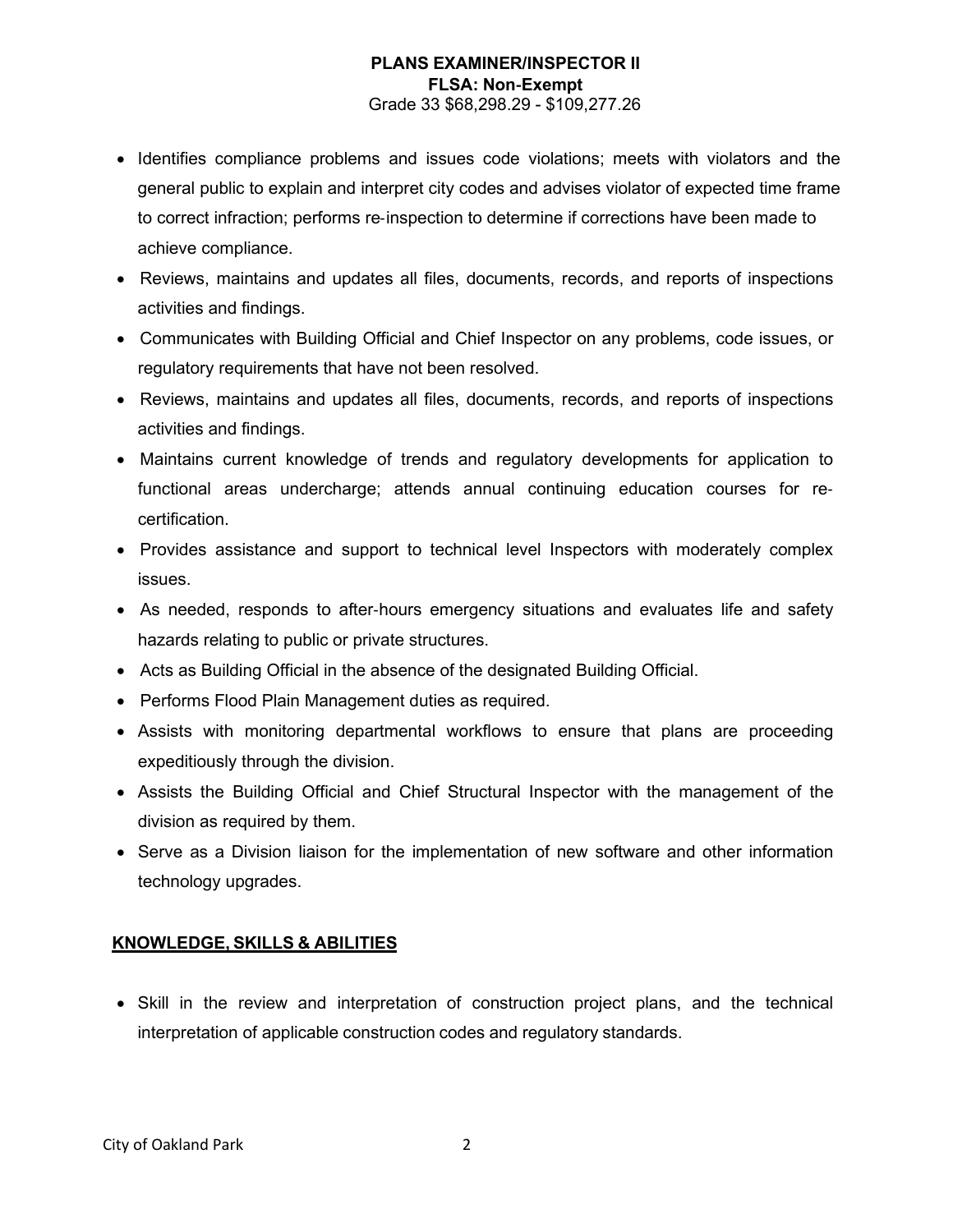### **PLANS EXAMINER/INSPECTOR II FLSA: Non**‐**Exempt** Grade 33 \$68,298.29 - \$109,277.26

- Skill in providing plans to review oversight and recommending/developing modifications as necessary to ensure overall project compliance with applicable codes and regulatory standards.
- Considerable knowledge of current codes and regulatory standards governing the state's building construction industry.
- Considerable knowledge of all functions relevant to the processing and approval of building construction projects in the respective trade/discipline, e.g., plans review, licensing, permitting, and inspections.
- Ability to lead and support technical level Inspectors with routine and non-routine inspection activities.
- Ability to read, update, and maintain various records and files.
- Ability to access, operate, and maintain various software applications and office equipment.
- Ability to clearly communicate information both verbally and in writing.
- Ability to establish and maintain effective working relationships with City employees, departmental staff and management, contractors, engineers, architects, and property owners.

## **MINIMUM ACCEPTABLE EDUCATION, TRAINING & EXPERIENCE**

Bachelor's Degree from an accredited college or university. Must possess a valid Florida Driver's License. Must meet the requirements of the Florida Building Code ‐ Broward County Amendments to be certified for the position of Plans Examiner in their respective trades, e.g. structural, electrical, mechanical or plumbing. Must possess and maintain certification as required by the State of Florida Building Code Administrators and Inspectors Board as a Building Code Administrator. Must possess and maintain Association of State Flood plan Managers Certified Floodplain Manager (CFM) certification.

## **PHYSICAL REQUIREMENTS**

Tasks involve the ability to exert light physical effort in sedentary to light work typically involving some combination of reaching, bending, stooping, kneeling, or crouching, and that may involve